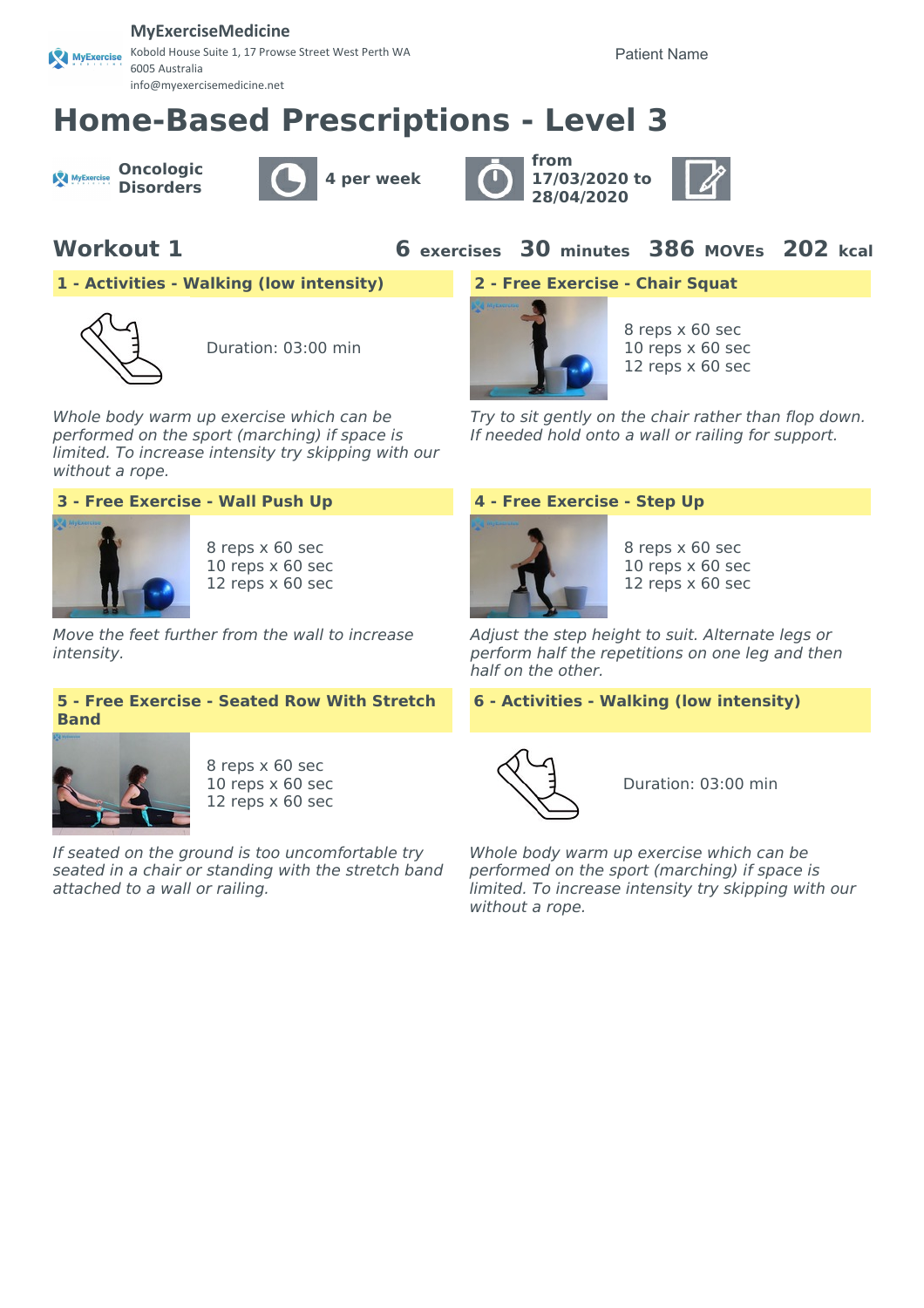# **1 - Circuit - Circuit 1 6 exercises 6 Rounds 40 sec Round rest time**









R1 6 reps x 10 sec R2 6 reps x 10 sec  $R36$  reps  $\times$  10 sec R4 6 reps x 10 sec R5 6 reps x 10 sec R6 6 reps x 10 sec

Modify to wall push ups if needed.



R1 6 reps x 2.5 kg x 10 sec R2 6 reps x 2.5 kg x 10 sec R3 6 reps x 2.5 kg x 10 sec R4 6 reps x 2.5 kg x 10 sec R5 6 reps x 2.5 kg x 10 sec R6 6 reps x 2.5 kg x 10 sec

Adjust depth of squat to capability. Add weight to the hands if capable. If dumbbells are not available then use any suitable weight such as bottles of water or bags filled with sand or rice.



R1 6 reps x 2.5 kg x 10 sec R2 6 reps x 2.5 kg x 10 sec R3 6 reps x 2.5 kg x 10 sec R4 6 reps x 2.5 kg x 10 sec R5 6 reps x 2.5 kg x 10 sec R6 6 reps x 2.5 kg x 10 sec

Add weight to the hands if capable. If dumbbells are not available then use any suitable weight such as bottles of water or bags filled with sand or rice.

### **5 - Dumbbells - Bicep Curls 6 - Free Exercise - Slide Crunch**



R1 6 reps x 10 sec R2 6 reps x 10 sec R3 6 reps x 10 sec R4 6 reps x 10 sec R5 6 reps x 10 sec R6 6 reps x 10 sec